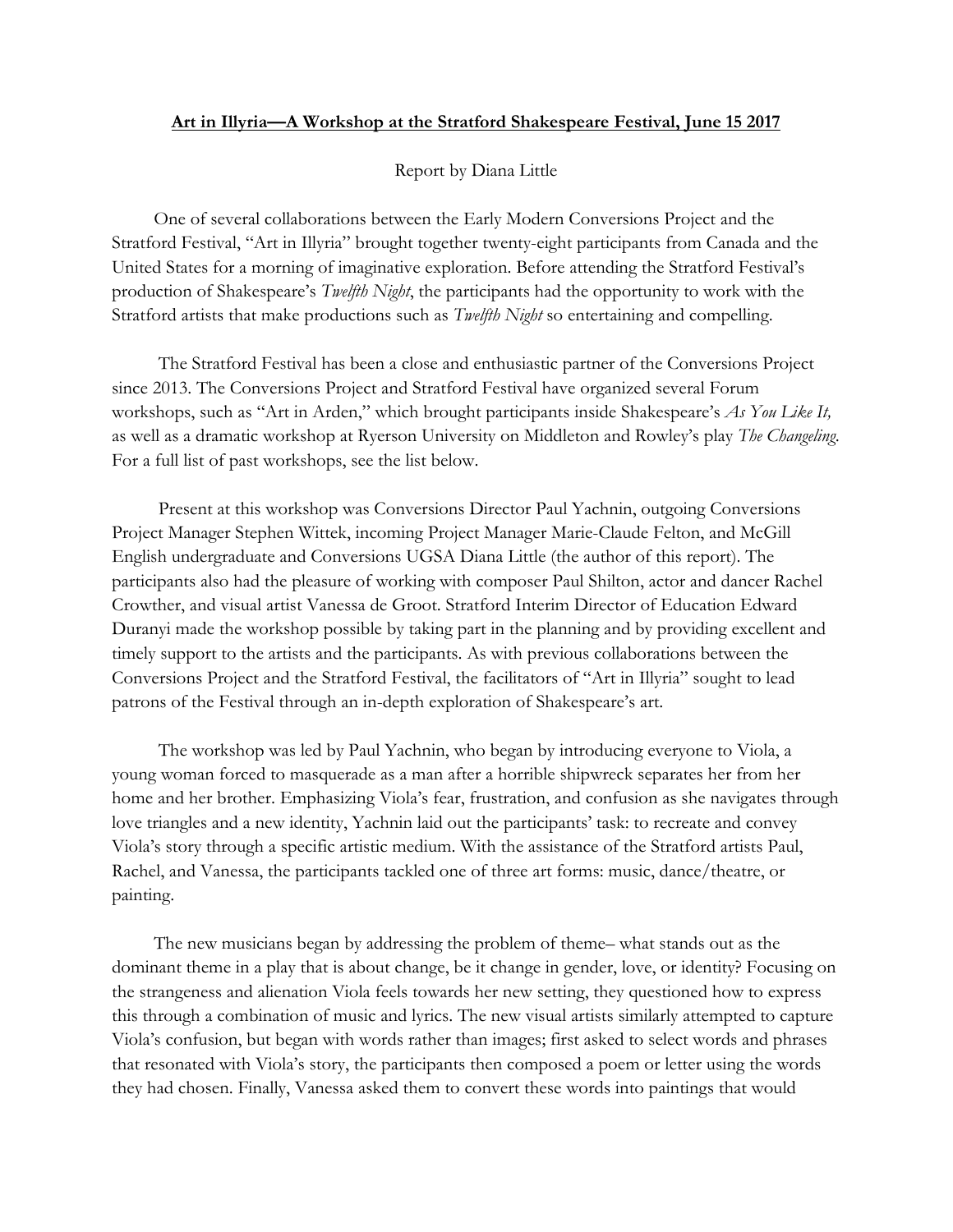address or capture an aspect of Viola's self or transformation. The dance and theatre workshop introduced a different obstacle: how can we convey Viola's conversion through movement and use of space? What followed was an impressive collaborative effort– fabrics were used to convey the chaos of the storm while the participants used dance and movement to represent the complex character interactions and love triangles in the play.

 After a short lunch break, the participants gathered to see the final products. Though each workshop required the participants to use different tools– paint, instruments, or movement– the performances and presentations were able to enter into dialogue with one another. Wanting to pinpoint Viola's inner turmoil, the musicians wrote a brand new song that left the audience with the question, "I am Viola, but who is she?" The amateur visual artists likewise visualized this turmoil, often combining heavy blacks with vibrant colours to represent the love, pain, and confusion Viola experiences simultaneously throughout the play. The dance/theatre workshop staged a short threeact play that summarized Viola's progression, beginning with Viola's conversion into a man and ending with the word "freedom" as Viola converts back to a woman. After each of the presentations, the participants were invited to share their thoughts and analyze the specific techniques and approaches of each art form.

 What became clear with each performance, however, was how *Twelfth Night* lacks a definitive resolution. The painters illustrated that there are endless ways to visually represent turmoil, as each artist produced a distinct painting that captured his or her individual interpretation of the play. Those in the dance/theatre workshop likewise debated whether the play's resolution is really a resolution; does Viola return to her true self or is she forced back into constrictive gender roles and expectations? The musicians' song ended on a question rather than an answer, asking "Can I be free?" Overall, the performances captured the complexities that go into art-making and production, which are always subject to interpretation.

 At the end of the morning's work, many of the participants remarked on how the workshop had helped them understand Viola's character and appreciate the breadth of conflict in what might appear as a light-hearted comedy. They also commented on how useful such workshops would be for high school students, who often have trouble navigating Shakespeare's complex narratives and speech. Workshops such as this allow one to interact deeply with characters' psyches and motivations, which can make reading Shakespeare easier and more enjoyable. Before the workshop closed, one participant noted the Stratford Festival's motto, "Drama is living thought," and aptly touched on the fact that intellectual and emotional engagement with art is key to not only understanding it, but appreciating it and ensuring its longevity.

Past collaborations between the Conversions Project and the Stratford Festival:

26 June, 2016, Stratford, Ontario